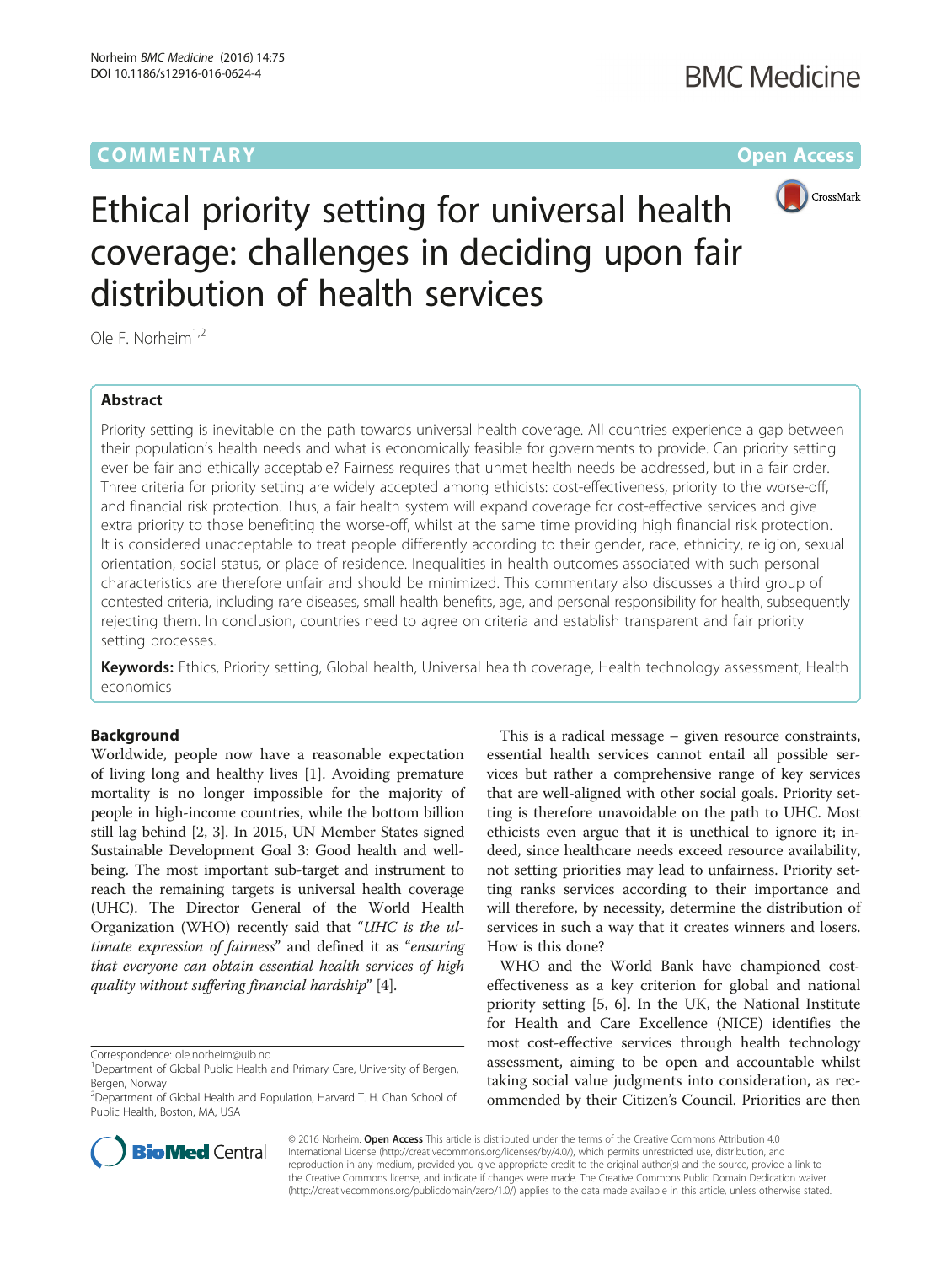implemented through clinical practice guidelines and reimbursement rules [\[7](#page-3-0)]. In Thailand, the Health Intervention and Technology Assessment Program (HITAP) appraises a wide range of health technologies and public health programs by six criteria: size of the population affected, severity of the disease, effectiveness of health interventions, variation in practice, economic impact on household expenditure, and equity and social implications [[8](#page-3-0)]. In some Latin American countries, including Colombia, Brazil, and Costa Rica, the courts have intervened and ruled that the right to health or healthcare should be the overriding concern [[9](#page-3-0)]. In the US and Germany, comparative effectiveness analysis is widely performed, but cost-effectiveness analysis is not accepted or is seen as unethical [\[10](#page-3-0), [11](#page-3-0)].

Needless to say, priority setting decisions are controversial in all countries, highlighting the need for clarity and further agreement with regards to priority-setting criteria and processes. The present commentary aims to describe and discuss criteria for fair and ethical priority setting, building on two guidance documents developed by ethicists, economists, health policy experts, and public health and clinical doctors [\[12](#page-3-0), [13\]](#page-3-0); nevertheless, the views expressed here are my own. The commentary lists three widely accepted cross-cutting criteria and a group of largely unaccepted criteria for priority setting (Table 1), followed by a discussion and rejection of a group of contested criteria. Finally, it argues that countries need transparent processes for priority setting.

#### **Discussion**

Priority setting occurs at the macro-, meso-, and microlevel of decision making, with a multitude of criteria that could be relevant and have different weights at the various levels.

# Three widely accepted criteria for ethical priority setting

There is agreement among ethical theories that priority setting should be impartial and treat people as equals. There is growing consensus that the aims should be to

| Accepted criteria         | Unacceptable<br>criteria | Contested criteria                                               |
|---------------------------|--------------------------|------------------------------------------------------------------|
| Cost-effectiveness        | Gender                   | Size of the population<br>affected (rarity)                      |
| Priority to the worse-off | Race                     | Size of the benefit (very<br>small benefits are<br>'irrelevant') |
| Financial risk protection | Ethnicity                | Age                                                              |
|                           | Religion                 | Responsibility for own<br>health                                 |
|                           | Sexual orientation       |                                                                  |
|                           | Social status            |                                                                  |
|                           | Area of residence        |                                                                  |

promote health maximization, fair distribution, and protection against poverty [[12, 13\]](#page-3-0). From these guiding principles three criteria for ethical priority setting arise, namely (1) cost-effectiveness, (2) priority to the worseoff, and (3) financial risk protection.

Choosing priority services based on the cost-effectiveness of new interventions compared to current standard is important considering that improving the length and quality of life has both direct and indirect value for people. Even if cost-effectiveness is not accepted in Germany and the US, there are very few ethicists who would argue that this criterion is not at all relevant – to not improve health as much as possible would have substantial opportunity costs in terms of healthy life years forgone [\[14\]](#page-3-0). In addition, the most cost-effective services often benefit the worse-off and provide the most financial risk protection, although this is not always the case. However, cost-effectiveness cannot be the only criterion.

Priority to the worse-off is important since benefiting them matters more than those who are better-off and would reduce unfair inequalities [[15](#page-3-0)]. The worse-off can be defined as those with the most severe and large individual disease burden, or the poorest or otherwise disadvantaged [\[13](#page-3-0)]. Since the most cost-effective services do not always benefit the worse-off, services targeting the worse-off should be assigned extra value.

Financial risk protection is important, especially in lowincome settings, since disease may cause substantial loss of income or because out-of-pocket expenditure for health services may impoverish people [\[16](#page-3-0)]. In cases where less cost-effective services may provide very high financial protection, such services should be given extra priority.

### Unacceptable criteria

There is agreement among ethical theories about unacceptable criteria for priority setting. Even if these are widely used in practice, it is not considered acceptable to treat people differently according to their gender, race, ethnicity, religion, sexual orientation, social status, or area of residence [[12, 13\]](#page-3-0). These criteria are ethically unacceptable since they are morally irrelevant and priority setting should only take relevant criteria into consideration; health outcome inequalities associated with such personal characteristics are therefore unfair and should be minimized.

# Contested criteria

There is a long list of additional criteria where there is less consensus and where countries may vary with regards to the social value judgments they make.

The size of the population affected is an often proposed criterion, at times assigning higher priority to rare diseases and at others to common diseases (large aggregate disease burden). My response is that prevalence is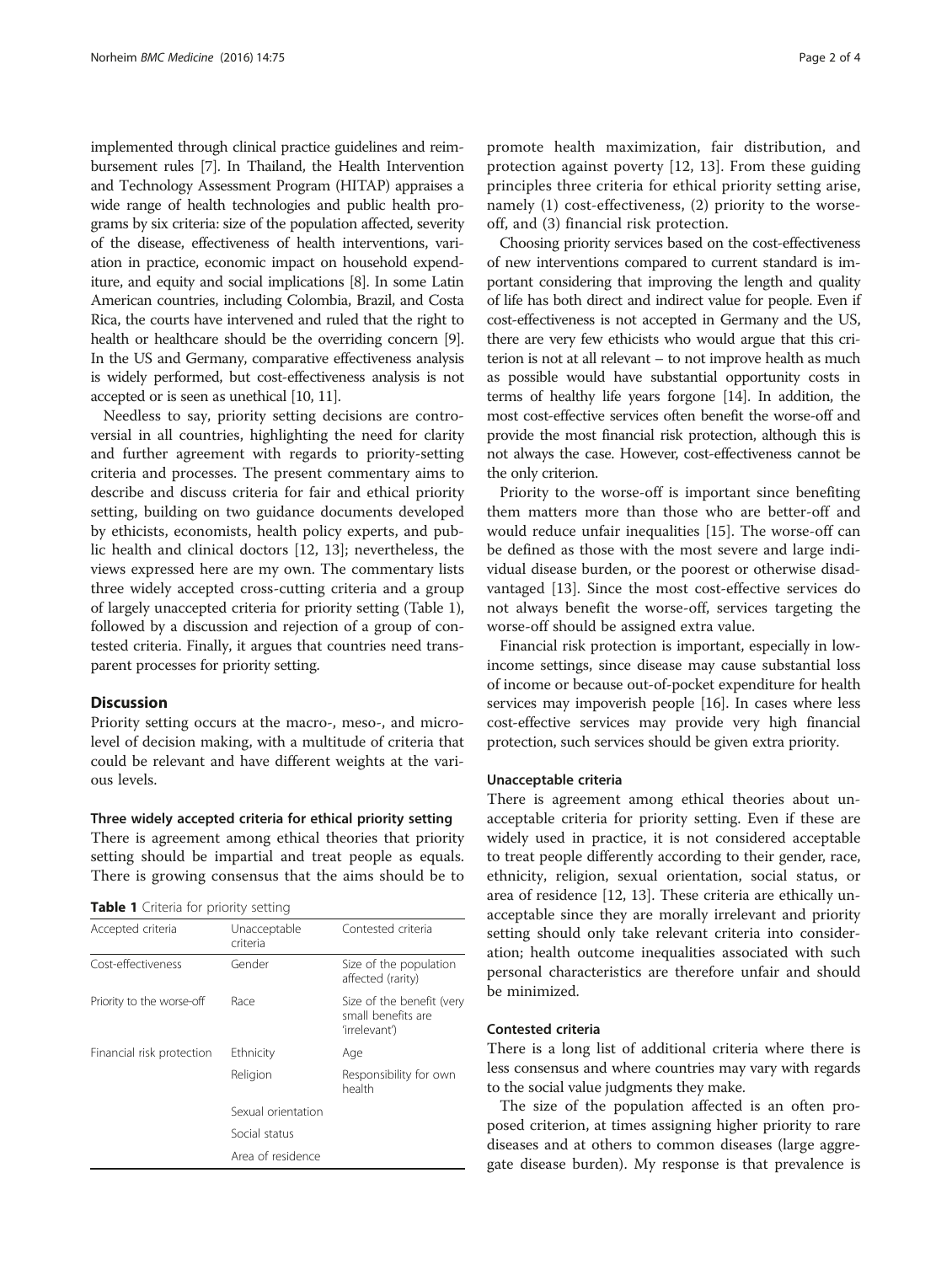<span id="page-2-0"></span>not ethically relevant. Since it is hard to develop treatments for rare diseases, many countries (rightly so) require less strict documentation of evidence for effectiveness. However, the ethical importance of services for rare and very common diseases is captured by the three accepted criteria discussed above.

Some have argued that very small benefits for non-severe conditions are morally "irrelevant" and should not be aggregated and compared to large benefits for few people [[17](#page-3-0)]. My response is that all health benefits are relevant. If curing a headache is morally irrelevant, it would never get priority. Cost-effectiveness balanced against priority for the worse-off would, for all practical purposes, capture what is ethically relevant.

Age is sometimes used in prioritizing between patients for scarce organ transplants, but is rarely recommended at the group level as a criterion in itself. Some argue that the indirect effect of using cost-effectiveness and priority to the worse-off is age discriminatory. My response is that there are no age-neutral principles for priority setting in health since a long lifespan is inherent in the definition of health. If we aim to improve healthy life expectancy and reduce inequality in longevity, the young will typically benefit first. This is also ethically acceptable [[18\]](#page-3-0); however, age itself should not be a criterion.

Some argue that patients who are responsible for their poor health status due to their freely chosen lifestyle should be given lower priority than others. My response is that society's primary responsibility is to enable equal opportunities through health service provision and fair distribution of the determinants of health. The expected external cost of choice can be covered through taxes (e.g., tobacco) without making people responsible for the outcome of their choices [\[19](#page-3-0)].

Finally, comorbidity, the occurrence of two or more conditions at the same time, is often seen as a challenge for priority setting at the clinical level. Should the presence of dementia count when assessing priority for patients in need of advanced chemotherapy for cancer? Should metastatic cancer count when assessing priority for patients in need of a heart transplant? Comorbidity may reduce the overall effect and value of such treatment. My response is that all medically relevant facts should be carefully considered and that comorbidity may make a patient worse-off than others and count in that patient's favor, but must be balanced against the reduced effect and cost-effectiveness of the service; indeed, a heart transplant would be wasted if the patient is likely to die of terminal cancer a month later.

# The role of fair processes

Some argue that all substantive criteria for priority setting are so contested that they should be replaced by a fair and legitimate process. My response is that both

process and substantive judgments are important. "Accountability for Reasonableness" is a widely accepted framework that sets out conditions for a legitimate priority setting process [[20\]](#page-3-0). The core idea is that governments or other providers should make explicit the range of services they offer, and that reasons for inclusion or exclusion are made transparent to all affected parties. A fair process is inclusive and has broad stakeholder involvement and mechanisms for critical assessment and revision. The process itself should be institutionalized. If satisfied, these conditions can connect decisions about priority setting to broader democratic processes [\[18\]](#page-3-0).

# Future directions and conclusions

Priority setting is inevitable on the path towards UHC and better population health. There is growing consensus regarding the three key criteria for ethical priority setting, namely cost-effectiveness, priority to the worse-off, and financial risk protection. Herein, it is argued that other, contested criteria are unnecessary or unacceptable, but that countries need transparent, legitimate processes for priority setting. A suitable starting point would be to establish a global priority setting commission, as well as commissions at the national level, to develop guidelines for efficient and fair priority setting.

#### Competing interests

The author declares no competing interests. As chair of the third Norwegian committee on priority setting in the health services, he received a part-time salary from the Norwegian Ministry of Health and Care Services.

#### Author's information

Ole Frithjof Norheim is a physician and professor in medical ethics at the Department of Global Public Health and Primary Care, University of Bergen, and adjunct Professor at the Department of Global Health and Population, Harvard T. H. Chan School of Public Health. His wide-ranging research interests include theories of justice, inequality in health, the ethics of priority setting in health systems, and how to achieve Universal Health Coverage and the Sustainable Development Goal for health. He is currently heading the research project 'Priority Setting in Global Health (2012–2016)', funded by a grant from NORAD/Norwegian Research Council, and is a member of the Lancet Commission on NCDs and Injuries for the Bottom Billion. He has chaired the 2009 revision of Norwegian Guidelines for Primary Prevention of Cardiovascular Disease, the World Health Organization's Consultative Group on Equity and Universal Health Coverage (2012–2014), and the third Norwegian National Committee on Priority Setting in the Health Care Services (2013–2014).

## Received: 26 April 2016 Accepted: 6 May 2016 Published online: 11 May 2016

### References

- 1. Murray CJ, Barber RM, Foreman KJ, Ozgoren AA, Abd-Allah F, Abera SF, et al. Global, regional, and national disability-adjusted life years (DALYs) for 306 diseases and injuries and healthy life expectancy (HALE) for 188 countries, 1990-2013: quantifying the epidemiological transition. Lancet. 2015; 386(10009):2145–91.
- 2. Norheim OF, Jha P, Admasu K, Godal T, Hum R, Kruk M, et al. Avoiding 40 % of the premature deaths in each country, 2010–30: review of national mortality trends to help quantify the UN Sustainable Development Goal for Health. Lancet. 2015;385(9964):239–52.
- 3. Peto R, Lopes AD, Norheim OF. Halving premature death. Science. 2014; 345(6202):1272.